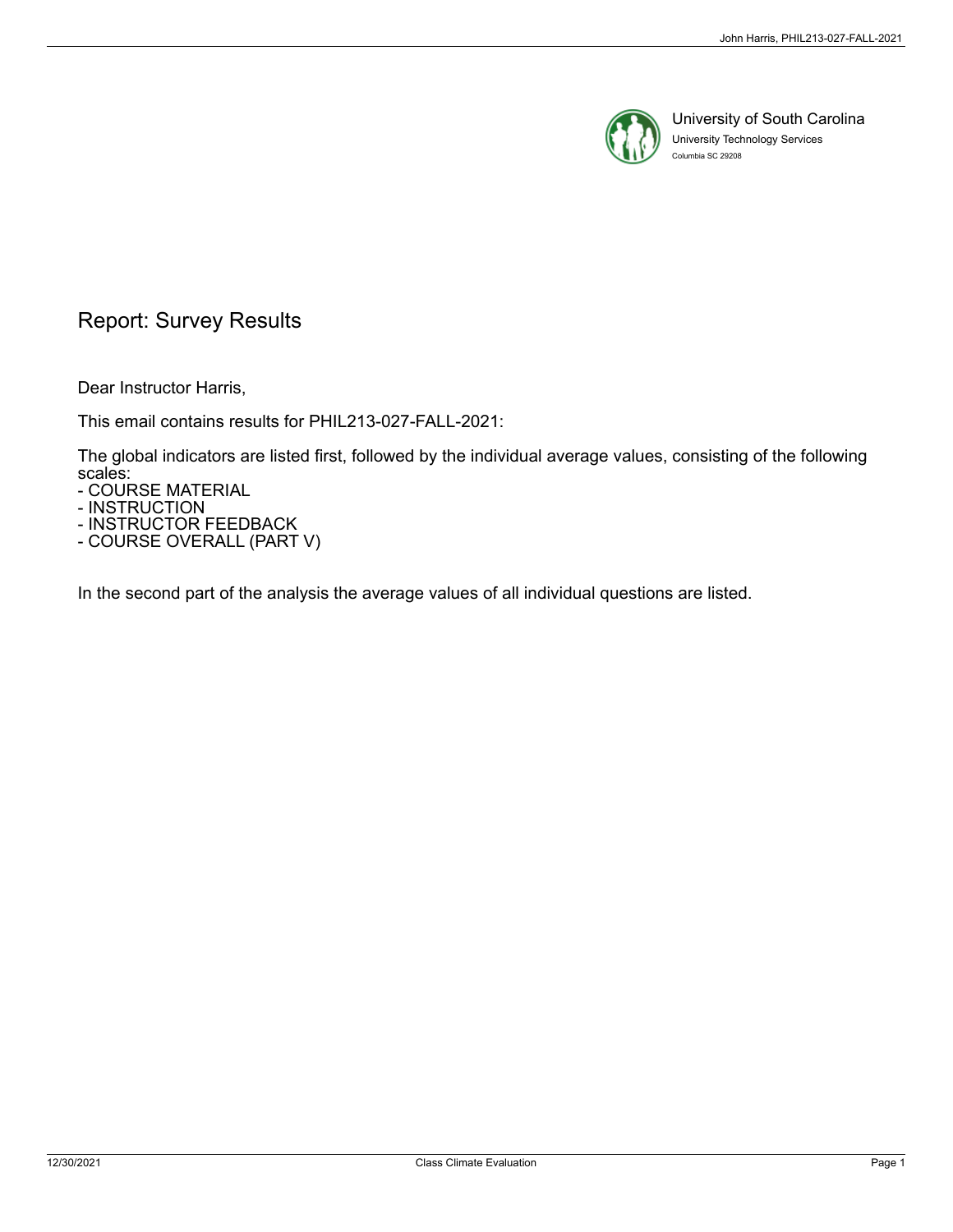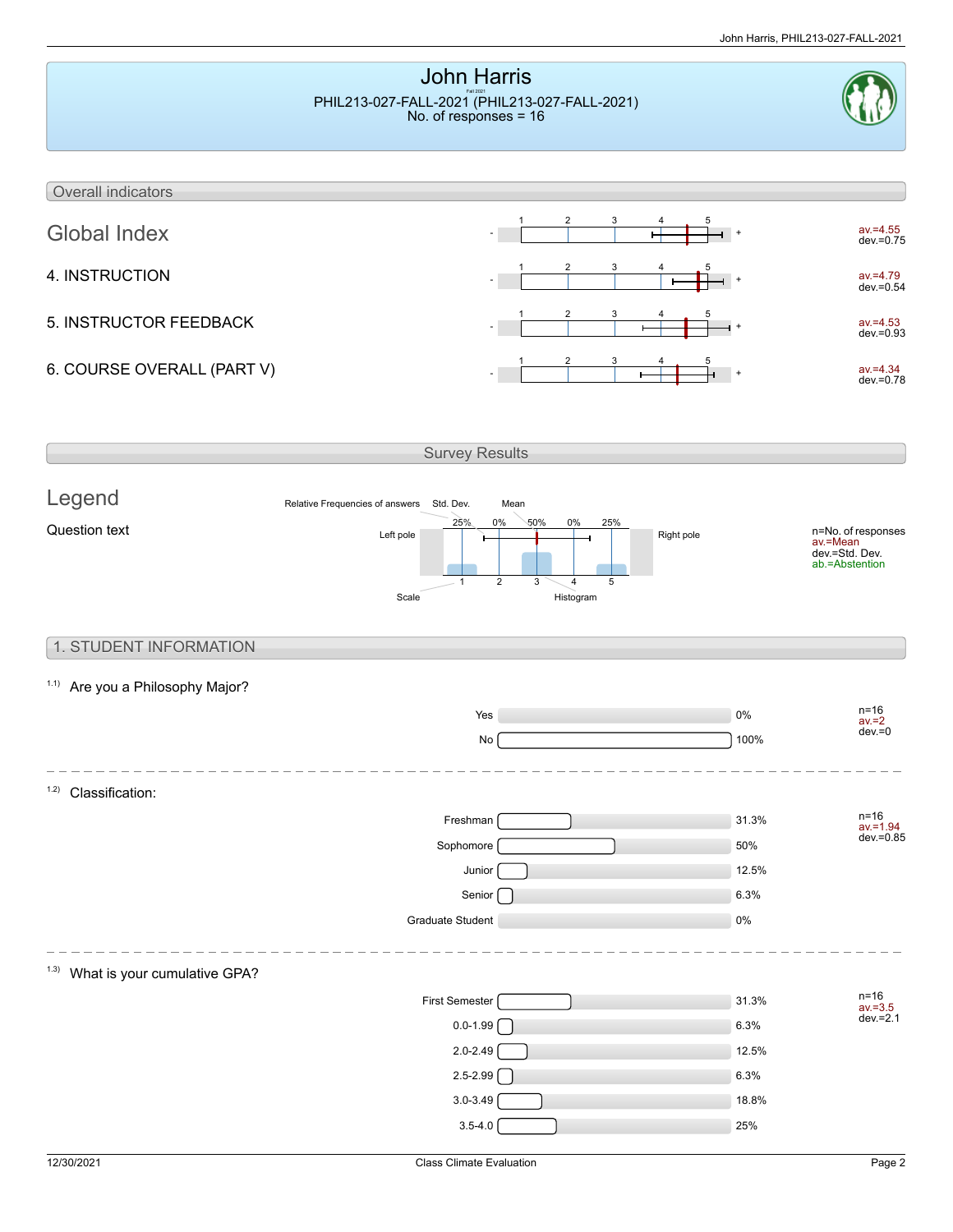n=16 av.=2.31 dev.=1.25

### $1.4$ ) What is your anticipated grade in this course?



#### 2. COURSE FUNDAMENTALS

| 2.1)  | The instructor clearly stated the instructional<br>objectives of the course.                                                                                                                                                                                                                   | Strongly<br>Disagree | 0%         | 12.5%                                    | 6.3%         | 12.5%                                 | 68.8%            | Strongly<br>Agree   | $n=16$<br>$av = 4.38$<br>$dev = 1.09$               |
|-------|------------------------------------------------------------------------------------------------------------------------------------------------------------------------------------------------------------------------------------------------------------------------------------------------|----------------------|------------|------------------------------------------|--------------|---------------------------------------|------------------|---------------------|-----------------------------------------------------|
| 2.2)  | The instructor clearly stated the method by which<br>your final grade would be determined.                                                                                                                                                                                                     | Strongly<br>Disagree | 0%         | $\overline{2}$<br>18.8%                  | 3<br>0%      |                                       | 5<br>12.5% 68.8% | Strongly<br>Agree   | $n = 16$<br>$av = 4.31$<br>$dev = 1.2$              |
| (2.3) | The instructor clearly explained any special<br>requirements of attendance which differ from the<br>attendance policy of the University.                                                                                                                                                       | Strongly<br>Disagree |            | $\mathfrak{p}$<br>12.5% 6.3%             | 3<br>0%      | 25%                                   | 5<br>56.3%       | Strongly<br>Agree   | $n = 16$<br>$av = 4.06$<br>$dev = 1.44$             |
| 2.4)  | The instructor clearly graded and returned the<br>student's written work (e.g., examinations and<br>papers) in a timely manner.                                                                                                                                                                | Strongly<br>Disagree | 0%         | $\overline{2}$<br>6.3%                   | 3<br>12.5%   | 6.3%                                  | 75%              | Strongly<br>Agree   | $n = 16$<br>$av = 4.5$<br>$dev = 0.97$              |
| 2.5)  | The instructor met the class regularly and at the<br>scheduled times.                                                                                                                                                                                                                          | Strongly<br>Disagree | 1<br>0%    | $\overline{2}$<br>0%                     | 3<br>0%      | 6.3%                                  | 5<br>93.8%       | Strongly<br>Agree   | $n = 16$<br>$av = 4.94$<br>$dev = 0.25$             |
| 2.6)  | The instructor scheduled a reasonable number of<br>office hours per week.                                                                                                                                                                                                                      | Strongly<br>Disagree | 1<br>$0\%$ | $\overline{2}$<br>6.3%<br>$\overline{2}$ | 3<br>0%<br>3 | 4<br>12.5%<br>$\overline{\mathbf{4}}$ | 5<br>81.3%<br>5  | Strongly<br>Agree   | $n=16$<br>$av = 4.69$<br>$dev = 0.79$               |
| 2.7)  | The instructor was available outside the classroom.<br>(In selecting your rating, consider the instructor's<br>availability via established office hours,<br>appointments, and other opportunities for face-to-<br>face interaction as well as via telephone, e-mail, fax<br>and other means). | Strongly<br>Disagree | $0\%$      | 6.3%<br>$\overline{2}$                   |              | 18.8%                                 | 75%              | Strongly<br>Agree   | $n = 16$<br>$av = 3.69$<br>$dev = 0.6$              |
| (2.8) | If web sites, Blackboard, or other Internet resources<br>were a part of this course, to what extent did they<br>enhance or detract from your learning experience in<br>the course.                                                                                                             | Greatly<br>Detracted | 0%<br>1    | 0%<br>$\overline{2}$                     | 18.2%<br>3   | 27.3%<br>$\overline{\mathbf{A}}$      | 54.5%<br>5       | Greatly<br>Enhanced | $n = 11$<br>$av = 4.36$<br>$dev = 0.81$<br>$ab = 5$ |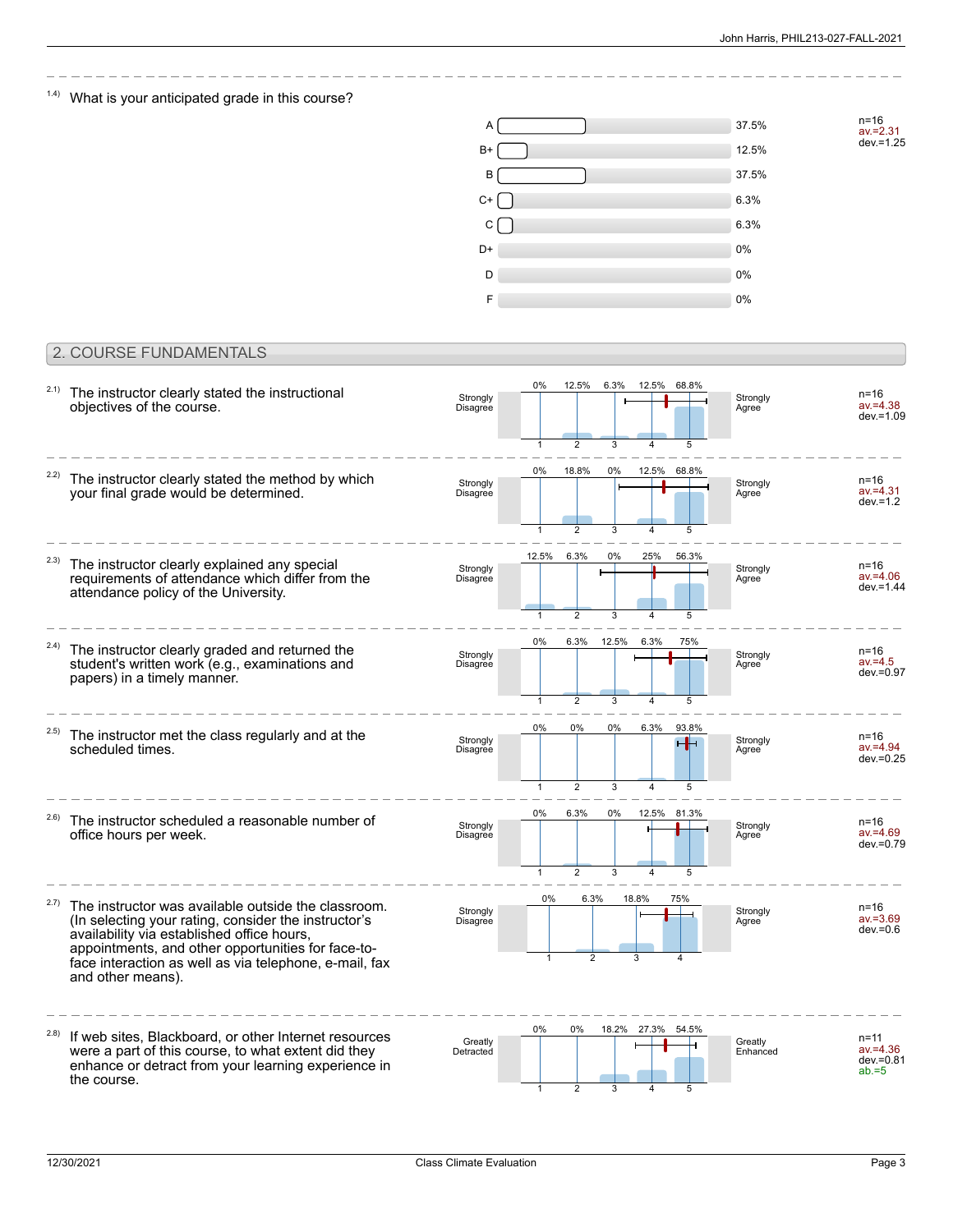#### 3. COURSE MATERIAL How helpful were the readings in contributing to the course objectives? 3.1) Very helpful Not at all helpful n=15 av.=4.27 dev.=1.03 6.7% 1 0%  $\overline{2}$ 0% 3 46.7% 4 46.7% 5 Related to my other courses, the material covered was: 3.2) Very Hard Very Easy n=15 av.=3.4  $dev = 1.18$ 0% 1 26.7%  $\mathcal{D}$ 33.3% 3 13.3% 4 26.7% 5  $3.3)$  Related to my other courses, the workload was: Very Hard Very Easy n=15 av.=3.27  $d$ ev = 1.16 0% 1 26.7% 2 46.7% 3 0% 4 26.7% 5 4. INSTRUCTION



 $5.2)$  The instructor's evaluation of work was fair.



6.7%

6.7%

0%

20%

66.7%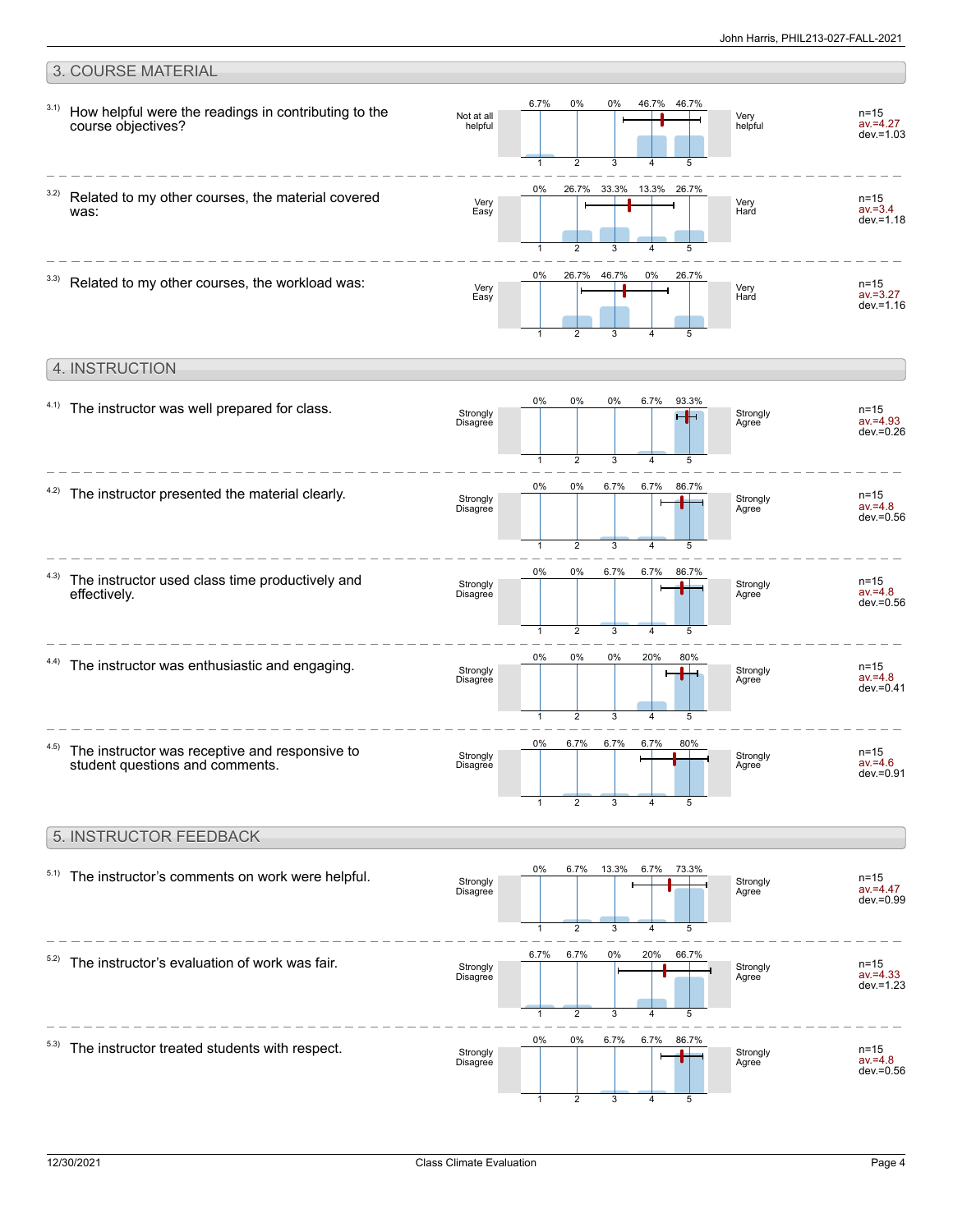#### 6. COURSE OVERALL (PART V) 0% 6.7% 13.3% 40% 40% 6.1) How would you rate this course compared to other Very Poor **Excellent** n=15 av.=4.13 dev.=0.92 courses? 1 2 3 4 5  $\frac{1}{2}$  $- - - -$ 0% 0% 7.1% 6.2) 28.6% 64.3% How would you rate this instructor compared to other Very Poor Excellent n=14 av.=4.57 dev.=0.65 instructors?  $\mathcal{D}$ 3 4 51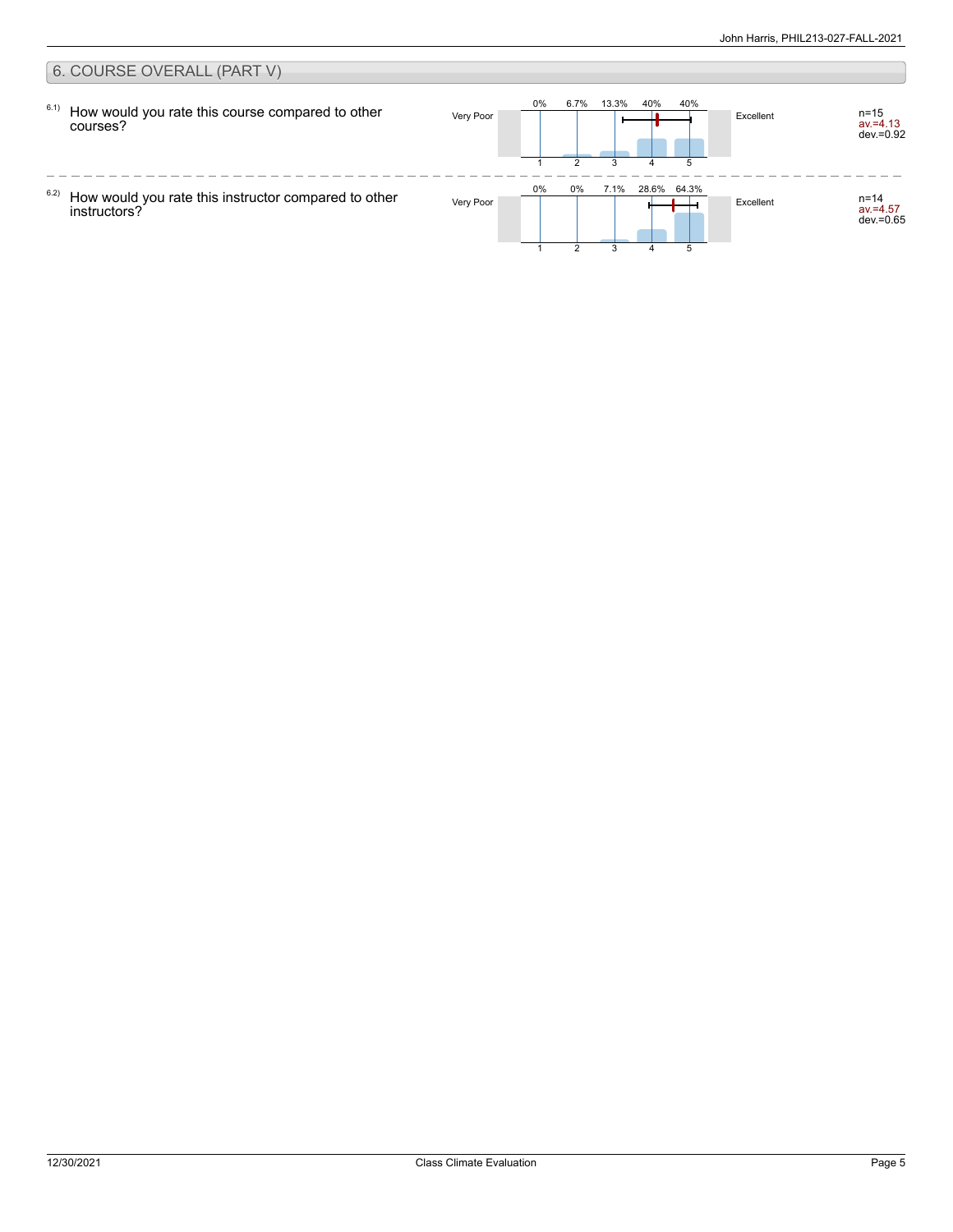n=16 av.=4.38 md=5.00 dev.=1.09

n=16 av.=4.31 md=5.00 dev.=1.20

n=16 av.=4.50 md=5.00 dev.=0.97

n=16 av.=4.94 md=5.00 dev.=0.25

n=16 av.=4.69 md=5.00 dev.=0.79

n=16 av.=3.69 md=4.00 dev.=0.60

 $n=11$  av $=4.36$  md=5.00 dev $=0.81$ 

Agree n=16 av.=4.06 md=5.00 dev.=1.44

# Profile

Strongly<br>Agree

Strongly<br>Agree

Strongly<br>Agree

Strongly<br>Agree

Strongly<br>Agree

Strongly<br>Agree

Strongly<br>Agree

Greatly<br>Enhanced

Subunit: Philosophy

Name of the instructor: John Harris Name of the course: (Name of the survey)

PHIL213-027-FALL-2021

**Strongly** Disagree

**Strongly** Disagree

Strongly **Disagree** 

**Strongly Disagree** 

**Strongly Disagree** 

**Strongly Disagree** 

**Strongly Disagree** 

**Greatly** Detracted

Values used in the profile line: Mean

#### 2. COURSE FUNDAMENTALS

- 2.1) The instructor clearly stated the instructional objectives of the course.
- <sup>2.2)</sup> The instructor clearly stated the method by which your final grade would be determined.
- 2.3) The instructor clearly explained any special requirements of attendance which differ from the attendance policy of the University.
- <sup>2.4)</sup> The instructor clearly graded and returned the student's written work (e.g., examinations and papers) in a timely manner.
- 2.5) The instructor met the class regularly and at the scheduled times.
- 2.6) The instructor scheduled a reasonable number of office hours per week.
- 2.7) The instructor was available outside the classroom. (In selecting your rating, consider the instructor's availability via established office
- 2.8) If web sites, Blackboard, or other Internet resources were a part of this course, to what extent did they enhance or detract from your

#### 3. COURSE MATERIAL

| 3.1) | How helpful were the readings in contributing<br>to the course objectives? | Not at all<br>helpful |  | Very<br>helpful | $n=15$ | av.=4.27    | $md=4.00$ dev $=1.03$  |
|------|----------------------------------------------------------------------------|-----------------------|--|-----------------|--------|-------------|------------------------|
| 3.2) | Related to my other courses, the material<br>covered was:                  | Very<br>Easy          |  | Very<br>Hard    | $n=15$ | $av = 3.40$ | $md=3.00$ dev. $=1.18$ |
| 3.3) | Related to my other courses, the workload<br>was:                          | Very<br>Easy          |  | Very<br>Hard    | $n=15$ | $av = 3.27$ | $md=3.00$ dev $=1.16$  |
|      |                                                                            |                       |  |                 |        |             |                        |

#### 4. INSTRUCTION

- 4.1) The instructor was well prepared for class. Strongly
- 4.2) The instructor presented the material clearly. Strongly
- 4.3) The instructor used class time productively and effectively.
- 4.4) The instructor was enthusiastic and engaging. Strongly
- 4.5) The instructor was receptive and responsive to student questions and comments.



| Strongly<br>Agree | $n = 15$ | $av = 4.93$ | $md = 5.00$ | $dev = 0.26$ |
|-------------------|----------|-------------|-------------|--------------|
| Strongly<br>Agree | $n = 15$ | $av = 4.80$ | $md = 5.00$ | $dev = 0.56$ |
| Strongly<br>Agree | $n = 15$ | $av = 4.80$ | $md = 5.00$ | $dev = 0.56$ |
| Strongly<br>Agree | $n = 15$ | $av = 4.80$ | $md = 5.00$ | $dev = 0.41$ |
| Strongly<br>Agree | $n = 15$ | $av = 4.60$ | $md = 5.00$ | $dev = 0.91$ |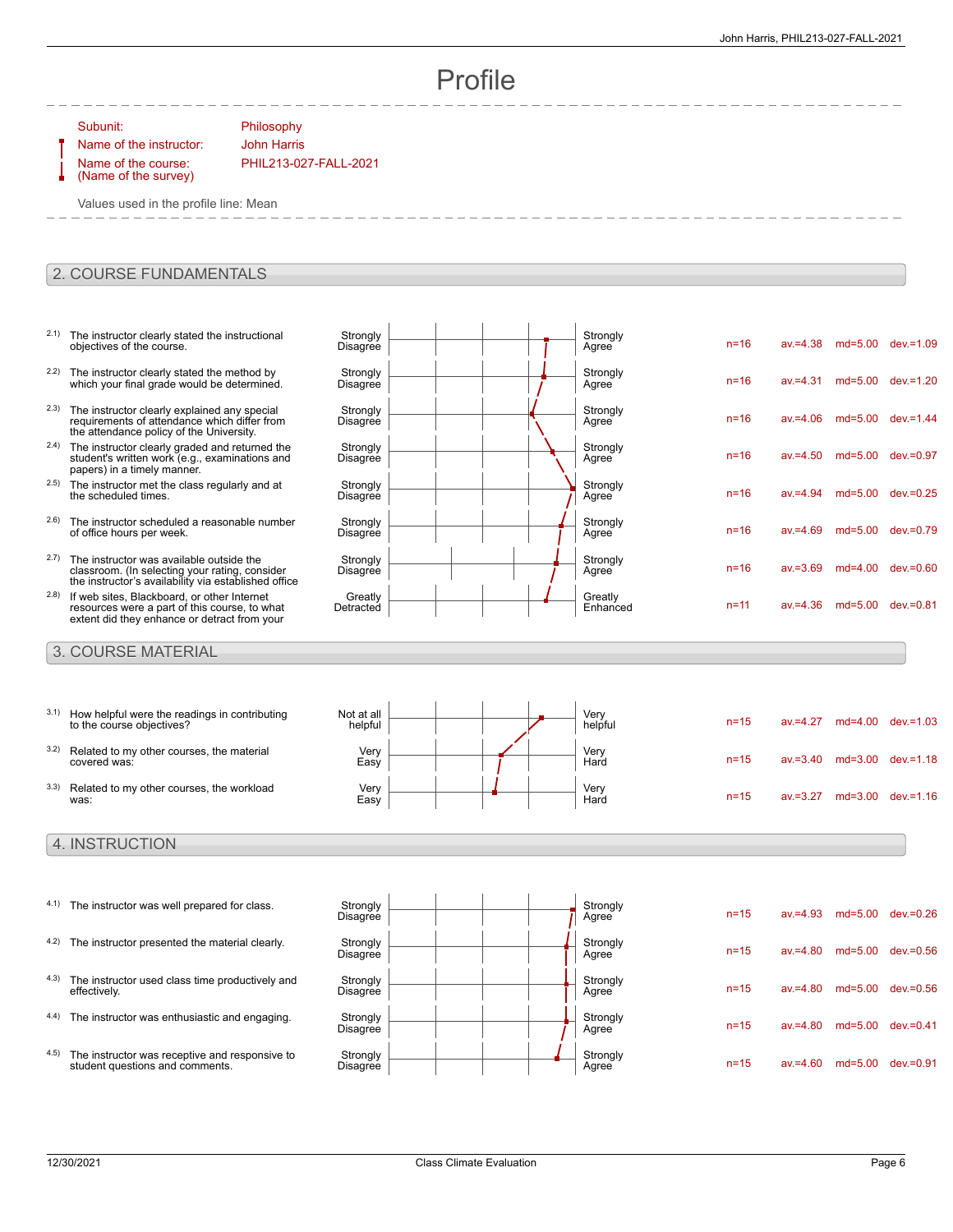### 5. INSTRUCTOR FEEDBACK

| 5.1)<br>5.2)<br>5.3) | The instructor's comments on work were<br>helpful.<br>The instructor's evaluation of work was fair.<br>The instructor treated students with respect. | Strongly<br><b>Disagree</b><br>Strongly<br><b>Disagree</b><br>Strongly<br>Disagree |  | Strongly<br>Agree<br>Strongly<br>Agree<br>Strongly<br>Agree | $n = 15$<br>$n = 15$<br>$n = 15$ | $av = 4.47$<br>$av = 4.33$<br>$av = 4.80$ | md=5.00<br>md=5.00<br>md=5.00 | dev.=0.99<br>dev.=1.23<br>dev.=0.56 |
|----------------------|------------------------------------------------------------------------------------------------------------------------------------------------------|------------------------------------------------------------------------------------|--|-------------------------------------------------------------|----------------------------------|-------------------------------------------|-------------------------------|-------------------------------------|
|                      | 6. COURSE OVERALL (PART V)                                                                                                                           |                                                                                    |  |                                                             |                                  |                                           |                               |                                     |
| 6.1)<br>6.2)         | How would you rate this course compared to<br>other courses?<br>How would you rate this instructor compared to<br>other instructors?                 | Very Poor<br>Very Poor                                                             |  | Excellent<br>Excellent                                      | $n = 15$<br>$n = 14$             | $av = 4.13$<br>$av = 4.57$                | $md=4.00$<br>$md = 5.00$      | $dev = 0.92$<br>dev.=0.65           |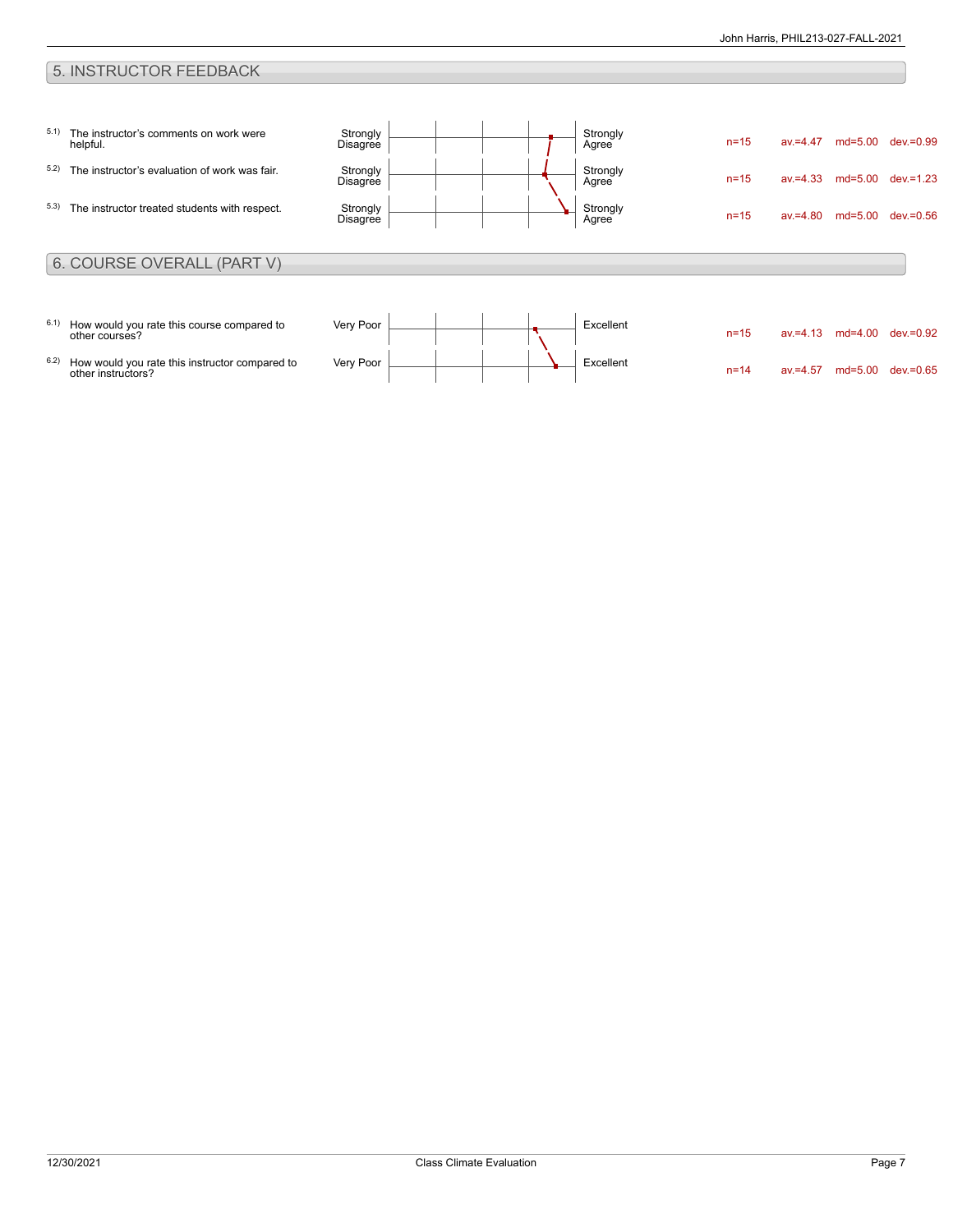# Profile Line for Indicators

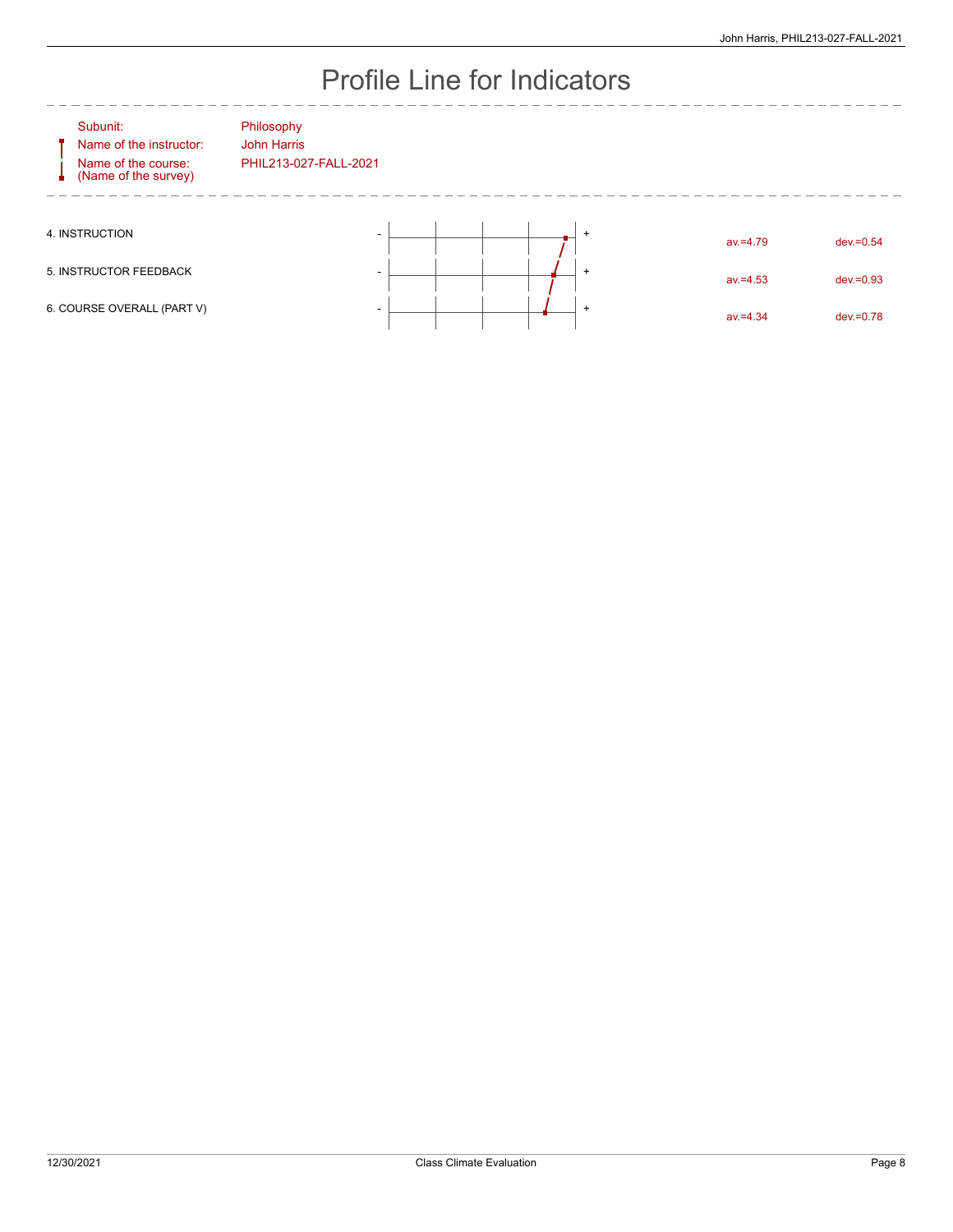## Comments Report

#### 7. WRITTEN COMMENTS

- $17.1$  In your opinion, what was the instructor's greatest strength?
- $\blacksquare$ Anderson is very good instructor. He has a great ability to break down complex concepts into digestable chunks. He made the class interesting and had great enthusiasm. He knew how to conduct the classroom in a way in which he gained the respect and authority of the students, but still was able to geniunely connect and engage with them. By far the best TA I've ever had at UofSC. Great stuff Anderson!
- Being able to lead a thoughtful discussion that was interesting and respected others ideas and viewpoints.
- Engaging
- He was very easy to talk to and was very understanding, I loved how he truly cared about the discussions we had and would constantly push us to think deeper on the subject. Personally Anderson is the best professor I have had our Friday discussion were always fun and engaging yet serious and thought provoking.
- Maintaining engaging discussions
- **Professor Weinberg's greatest strength was his ability to try his best to explain thoroughly the matter at hand and give good examples.**
- Showing kindness to the class and being understanding
- $\blacksquare$  The ability to relate to students
- The instructors greatest strength was that he was easy to talk to, approachable, interested in what he taught and made us want to learn. He was the best TA I've ever had and probably will ever have. He wanted us to learn because the topic meant a lot to him and that showed through his weekly discussions. He would make a fantastic professor.
- They were so easy to talk to and responded to our questions in a respectful and helpful way. They knew what they were talking about and helped us understand this material even when it could be confusing. They were always available for office hours and responded to emails very quickly, I appreciate everything they did for us and to help me in this class.
- This instructor was very laid back and encouraged everyone to talk. I learned a lot from him because the class was very non-judgemental and there was a lot of positivity that came from the instructor.
- Very understanding and charismatic. Knowledgable about the content and knew how to get the discussion talking.
- organization
- $7.2$ ) Do you have any suggestions for how the course might be improved?
- Fire the professor, Justin Weinberg. He never talked about assignments that were due, never responded to emails in a timely manner, had an attitude every class and got upset when we seemed disinterested in his boring, mundane approach to philosophy.
- Harsh Grading
- I really like the Friday session so maybe implement more of that open conversation type teaching in the lectures.
- Make a rubric for grading of speeches so that students can better prepare.
- N/A
- No
- No it was great
- The class itself is fine. Its packed with a lot of fun and controversial topics however, I mean this with no disrespect, I wish the class was led by Anderson, or at least conducted the same in all of the class mettings instead of just Friday. Maybe it is because he somehow gets more students to participate and that leads to a better discussion?
- The lectures are fairly boring maybe somehow make those a little more interesting and engaging.
- $\blacksquare$ This course could be improved by engaging more with the class about their thoughts.
- **namore instruction on the prompts of the speeches**
- $\blacksquare$  no!